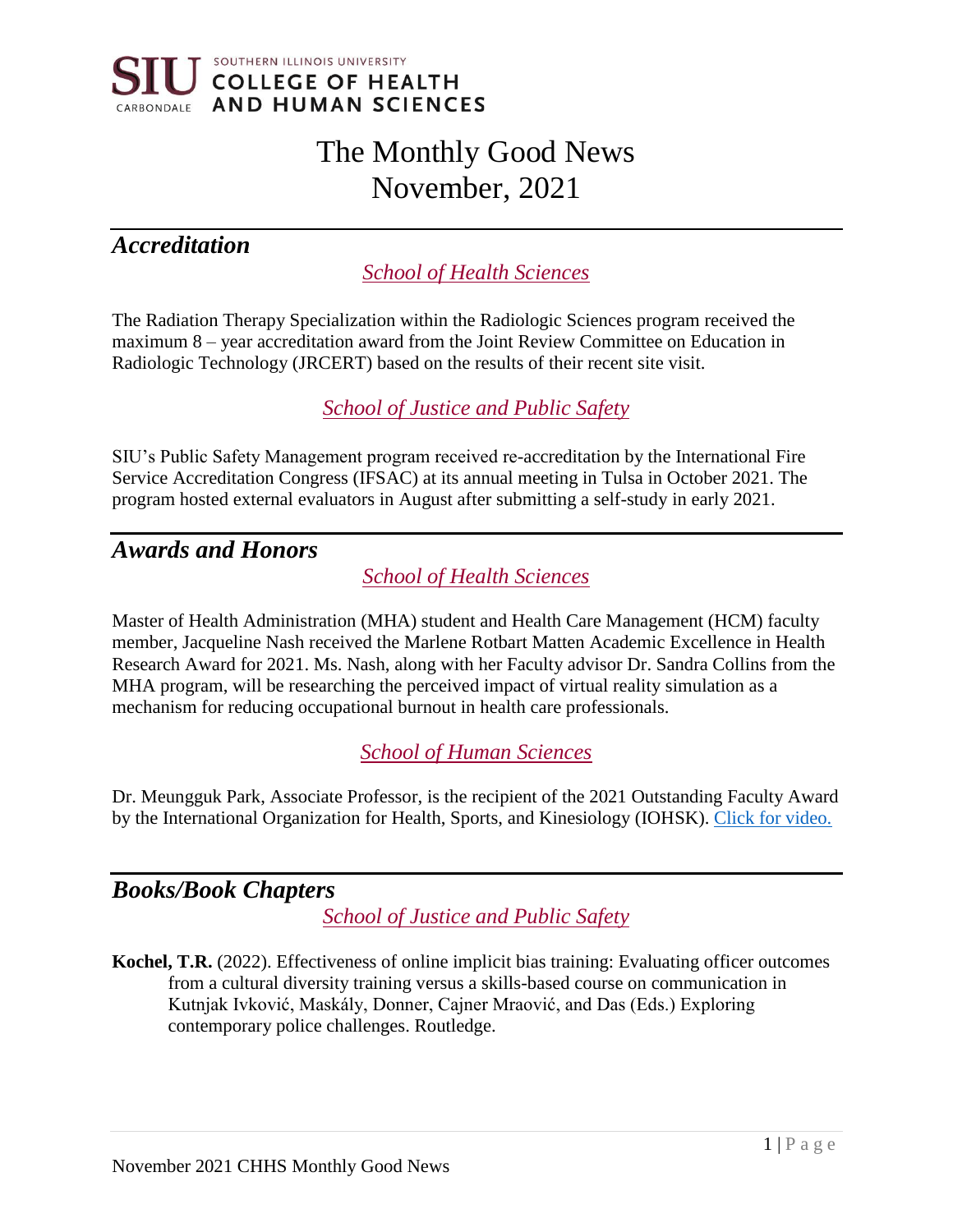

Lathrop Adams, B., & **McKenna, K. D.** (2021). EMS Practitioner Education. In D. Cone, J. H. Brice, T. H. Delbridge, & J. B. Meyers (Eds.), Emergency medical services: Clinical practice and systems oversight (3rd ed., Vol. 2). Wiley & Sons.

*School of Psychological and Behavioral Sciences*

- **Baires, N. A.** & Fryling, M. (in press). Stimulus-Stimulus Pairing. In J. L. Matson (Ed.), Handbook of Applied Behavior Analysis: Integrating research into practice. Springer.
- **Baires, N. A.**, García-Zambrano, S., & Koch, D. S. (in press). The Cultural Adaptation of Acceptance and Commitment Therapy for Spanish-Speaking Latino Caregivers of Children with Autism During COVID-19. In N. Portillo, M. Morgan, & M. Gallardo (Eds.), Psychology and Covid-19 in the Americas. Springer.

#### *Events*

*School of Aviation*

The SIU Carbondale Flying Salukis captured a 10th consecutive National Intercollegiate Flying Association regional title with a dominating performance on Oct. 13-16. [Click for article.](https://news.siu.edu/2021/10/101921-Make-it-10-Flying-Salukis-head-to-nationals-after-another-dominating-regional-performance.php) 

*School of Health Sciences*

The CDS MS degree program hosted an open house that was offered online and in-person to 14 students from SIU, Indiana State, Western Illinois, and Illinois State.

*School of Human Sciences*

Human Nutrition & Dietetics Graduate students (FN 540) presented at the regional Family, Career and Community Leaders of America (FCCLA) conference on October 26.

The Social Work Program celebrated its 50th anniversary at SIU with a special program on October 15.

Social Work students organized efforts to help the Chester, Illinois, tornado victims with a food drive and clean up. [Click for article.](https://thesouthern.com/news/local/chester-strong-siu-students-collect-food-donations-for-tornado-victims/article_43be1f8a-a3af-5530-9e0b-8c0d6d97bea8.htm)

*School of Justice and Public Safety*

The School of Justice and Public Safety hosted four recruiting webinars during October covering a variety of topics: pre-law options, graduate programs, criminology and criminal justice, and a student-driven panel.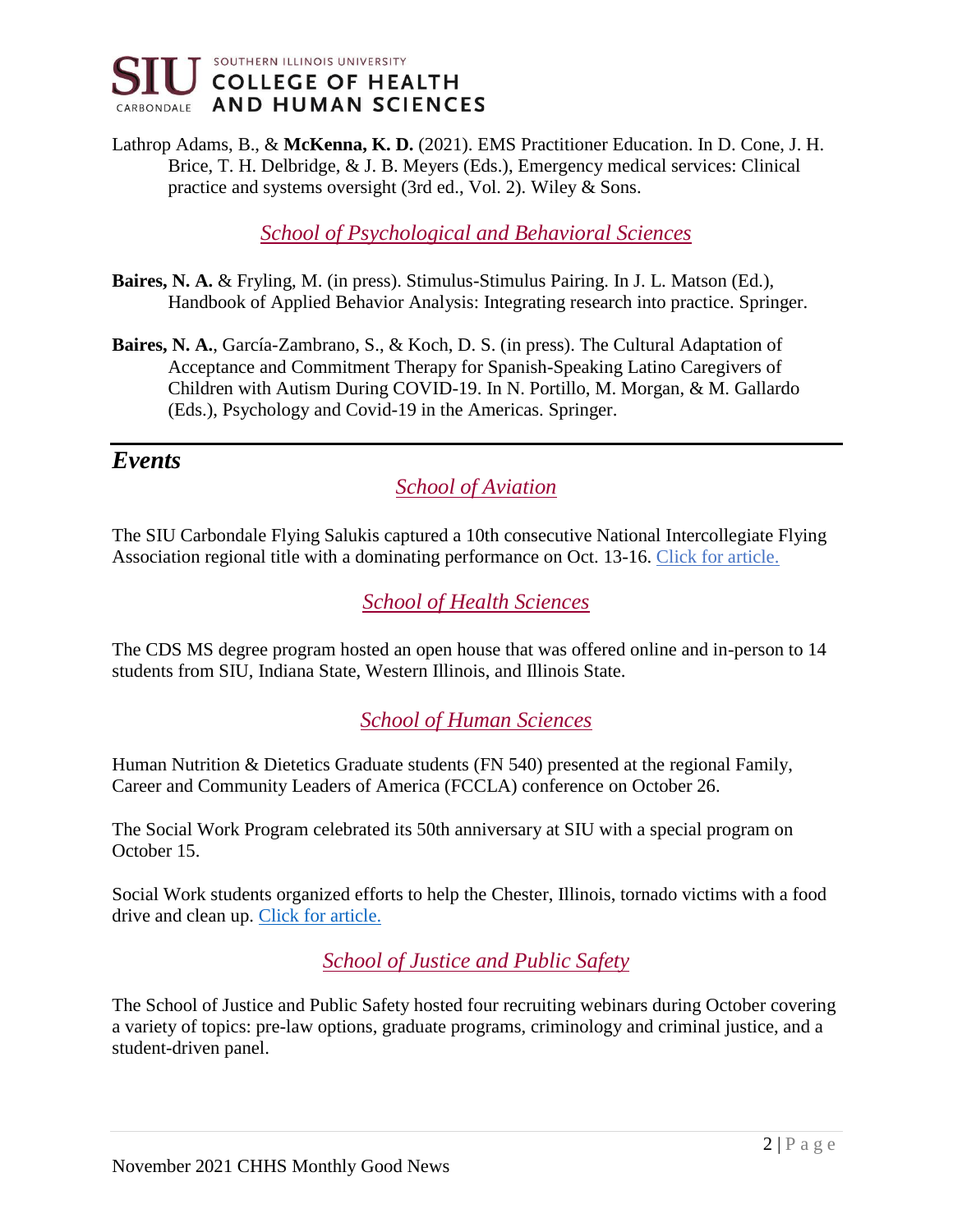

# *Grants (submitted and funded) School of Psychological and Behavioral Sciences*

National Institute of Mental Health (NIMH) Total Funding: \$216,004 Title: Forging new paths: Building interventions to treat criminogenic needs in community based mental health settings. Role: PI Robert D. Morgan Duration: July 1, 2022 – June 30, 2025 Status: Submitted (Under review)

#### *Patents*

*Presentations (presented)*

*School of Automotive*

- **Boyle, S., & Meckfessel, K. E.** (2021, October). *DSO Scopes: Options, Capabilities and Uses* [Conference session]. Automatic Transmission Rebuilder Association, Powertrain Expo 2021, Las Vegas, NV.
- **Meckfessel, K. E.** (2021, October). *Advanced Drivers Assistance Systems and the Transmission Service Industry* [Conference session]. Automatic Transmission Rebuilders Association, Powertrain Expo 2021, Las Vegas, NV.

#### *School of Aviation*

- **Robertson, M. F.** (2021, October). *ASAP Growing Pains at Southern Illinois University*, Presented to Flight Trainer Infoshare, Memphis, TN.
- **Romero, M.**, Estes-Romero, K., **Goetz, S**., **Miller, I.**, Keller, J. (2021, October). *Collegiate Aviation Diversity Culture: A Content Analysis of Aviation Program Websites.* 2021 Global Conference on Diversity in Aviation, Aerospace and STEM, Ohio State University.

## *School of Health Sciences*

**Adjei Boakye, E., Franca, M.C., Boyer, V.E., Lee, M., Whittington, K.D., McKinney, S.L., Collins, S.K., McKinnies, R.C.** (2021, October). *Awareness of the link between human papillomavirus (HPV) and HPV-associated cancers among university students.* Poster presented at the 14th AACR Conference on the Science of Cancer Health Disparities in Racial/Ethnic Minorities and the Medically Under-served, October 6-8, 2021; Virtual.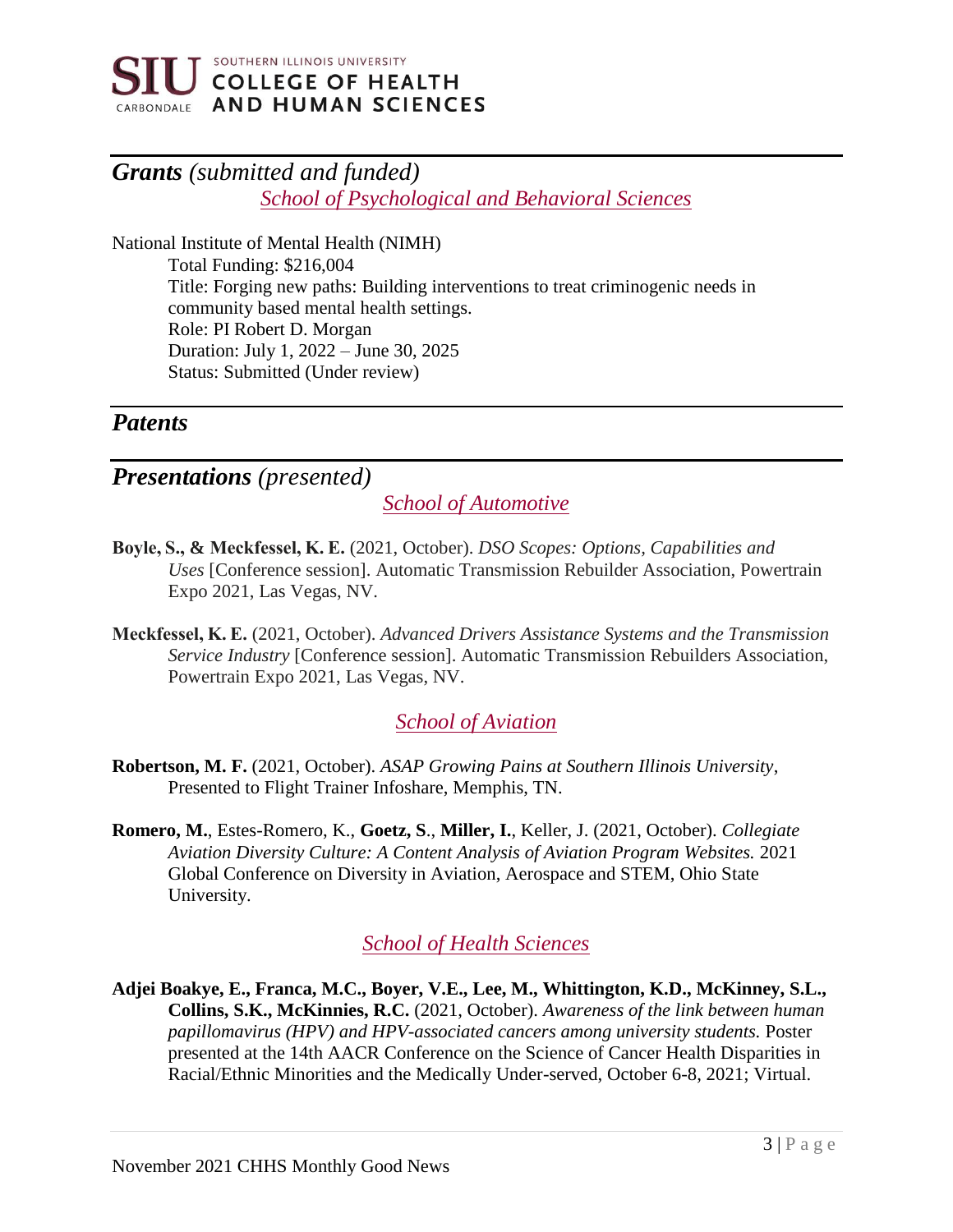

- **Adjei Boakye, E., McKinney, S.L., Franca, M.C., Whittington, K.D., Boyer, V.E., Lee, M., McKinnies, R.C., Collins, S.K.** (2021, October). *Association between sexual naivety and human papillomavirus (HPV) vaccination initiation and completion*. Poster presented at the 14th AACR Conference on the Science of Cancer Health Disparities in Racial/Ethnic Minorities and the Medically Under-served, October 6-8, 2021; Virtual.
- **Adjei Boakye, E., Whittington, K.D., McKinney, S.L., Franca, M.C., Boyer, V.E., Collins, S.K., McKinnies, R.C., Lee, M.** (2021, October). *Human papillomavirus-associated sexual risk behaviors among college students.* Poster presented at the 149th Annual Meeting of the American Public Health Association, Denver, CO, USA, October 24-27, 2021.
- **Boyer, V., Franca, M.C., Al-Ani, S., Harten, A.C., Stierwalt, J.** (2021, October). *How to enhance efficiency and effectiveness of interpreter collaboration.* Virtual American Speech-Language Hearing Association Convention and American Speech-Language Hearing Association Learning Pass, Virtual Event, October 2021.

## *School of Human Sciences*

- Guest, A., & **Jurkowski, E.T.**. (2021, October). *Healthy Aging through the Social Determinants: A Discussion*. A virtual presentation to the American Public Health Association Annual Meeting. October 25, 2021.
- **Jurkowski, E.T.** (2021, October). *Policies and their impact for Healthy Aging*. A presentation to the American Public Health Association Annual Meeting. October 25, 2021.
- **Null, D.C.**, Wright, T.K., McLernon, M., Fink, G.D. (2021). Poster Presentation: *Large Scale Food Drives Result in Mostly Unhealthy Donations*. Academy of Nutrition and Dietetics Annual Food and Nutrition Conference and Expo, Virtual Event, October 16-19.

*School of Psychological and Behavioral Sciences*

**Baires, N. A.**, Martin, M. R., Brown, J. P., & Catrone, R. G. (2021, October). *A call to action: An intersectional examination of disability and race models in behavior-analytic practice*. Invited presentation conducted for the Michigan Autism Conference 2021, Virtual.

## *Press Releases*

*School of Health Sciences*

Arianna Goss, a junior in SIUC's Health Care Management program, is the recipient of the 2021 Foster G. McGaw Scholarship from the Association of University Programs in Health Administration (AUPHA). [Click for press release.](https://news.siu.edu/2021/10/102721-SIUs-Arianna-Goss-earns-McGaw-health-administration-scholarship.php)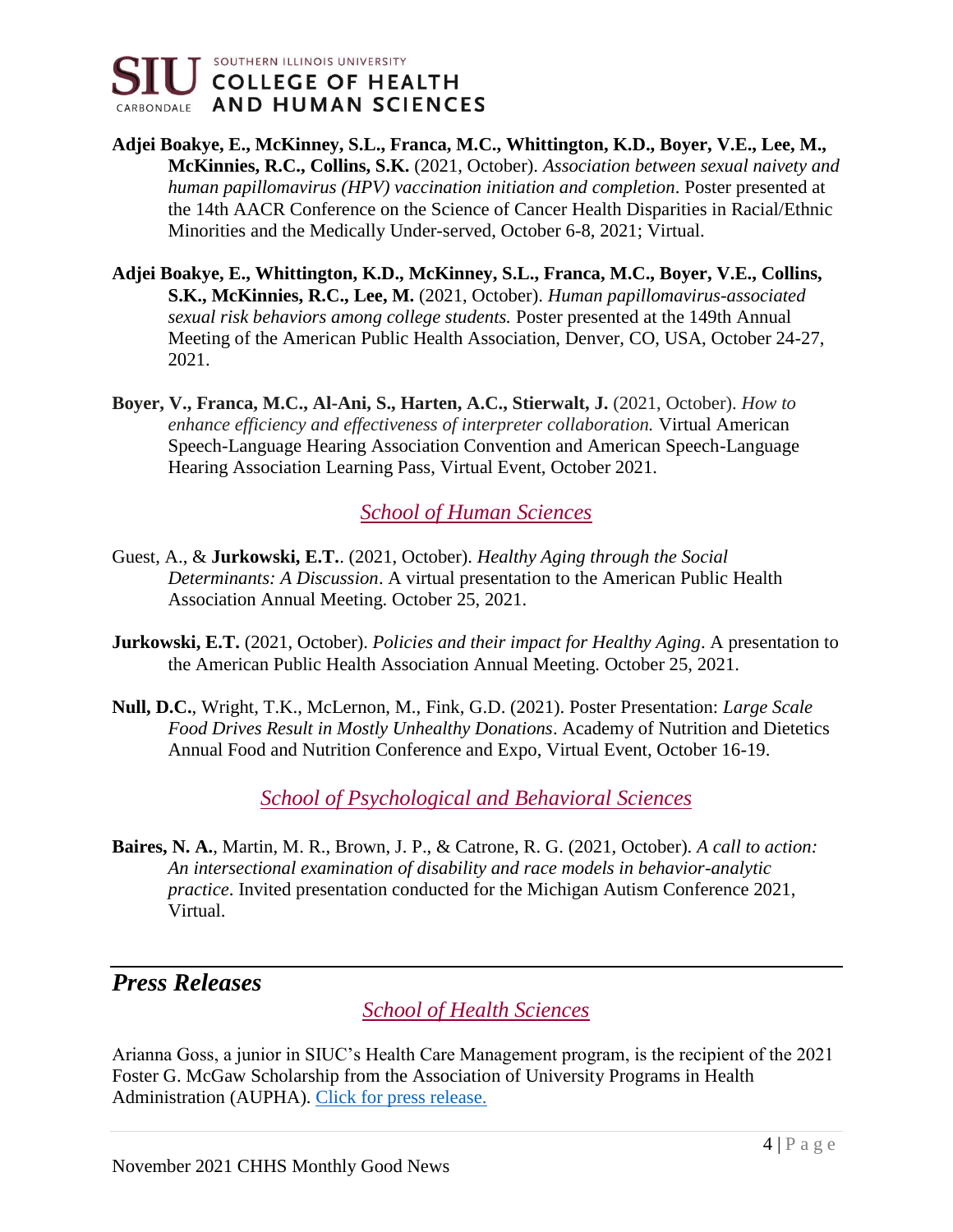

#### *School of Justice and Public Safety*

Two School of Justice and Public Safety programs—Paralegal Studies and Public Safety Management—are among the three programs that are part of SIU's new partnership with Harper College's University Center. [Click for press release.](https://news.siu.edu/2021/10/100621-siu-carbondale-3-Chicagoland-community-colleges-to-improve-access-for-students.html)

The Criminology and Criminal Justice program is one of six programs included in SIU's Saluki Step Ahead initiative providing a pathway for students to transfer from Illinois community colleges to SIU online programs. Agreements are currently signed with [Oakton, Harper,](https://news.siu.edu/2021/10/100621-siu-carbondale-3-Chicagoland-community-colleges-to-improve-access-for-students.html) [Shawnee,](https://thesouthern.com/news/local/siu/siu-shawnee-sign-agreement-making-transfers-easier/article_bb3d4082-9aba-5c70-b2b9-de35c75c1a80.html) and [Lincoln Land.](https://news.siu.edu/2021/10/102821-LLCC-and-SIU-Carbondale-sign-agreement-allowing-students-to-complete-bachelors-degrees-online.php)

## *Publications (in-press and accepted)*

*School of Automotive*

**Boyle, S., & Meckfessel, K. E.** (2021, October/November). Using Scopes for Diagnostics. *Gears Magazine*, 10-20.

*School of Health Sciences*

- **Cataldo, J.** (in press). Defining a Supportive Organizational Context for IPC in Primary Care: A Mixed Methods Study. *Health, Interprofessional Practice and Education.*
- **Nash, J., Lazar, B.** (2021). Using Community Outreach Interventions to Reduce Maternal Mortality in the United States: A Systematic Literature Review. *International Journal of Academic Health and Medical Research.*

*School of Human Sciences*

- **Null, D.C.**, Wright, T.K., Fink, G.D., McLernon, M. (2021). Nutrition Quality of Food Drive Donations is Mediocre. Journal of Hunger & Environmental Nutrition. [Accepted 10/12/2021]. doi: 10.1080/19320248.2021.1994507.
- **Null, D.C.**, Wright, T.K., McLernon, M., Fink, G. (2021). Abstract: Large-scale Food Drives Result in Mostly Unhealthy Donations. Journal of the Academy of Nutrition and Dietetics.
- Rados, R., **Kim, J.**, Kono, S. & Horton, J. (2021). Nature-Based Video with Music for Individuals Experiencing an Episode of Sundown Syndrome. Journal of Long-Term Care. DOI: http://doi.org/10.31389/jltc.69 (In Press).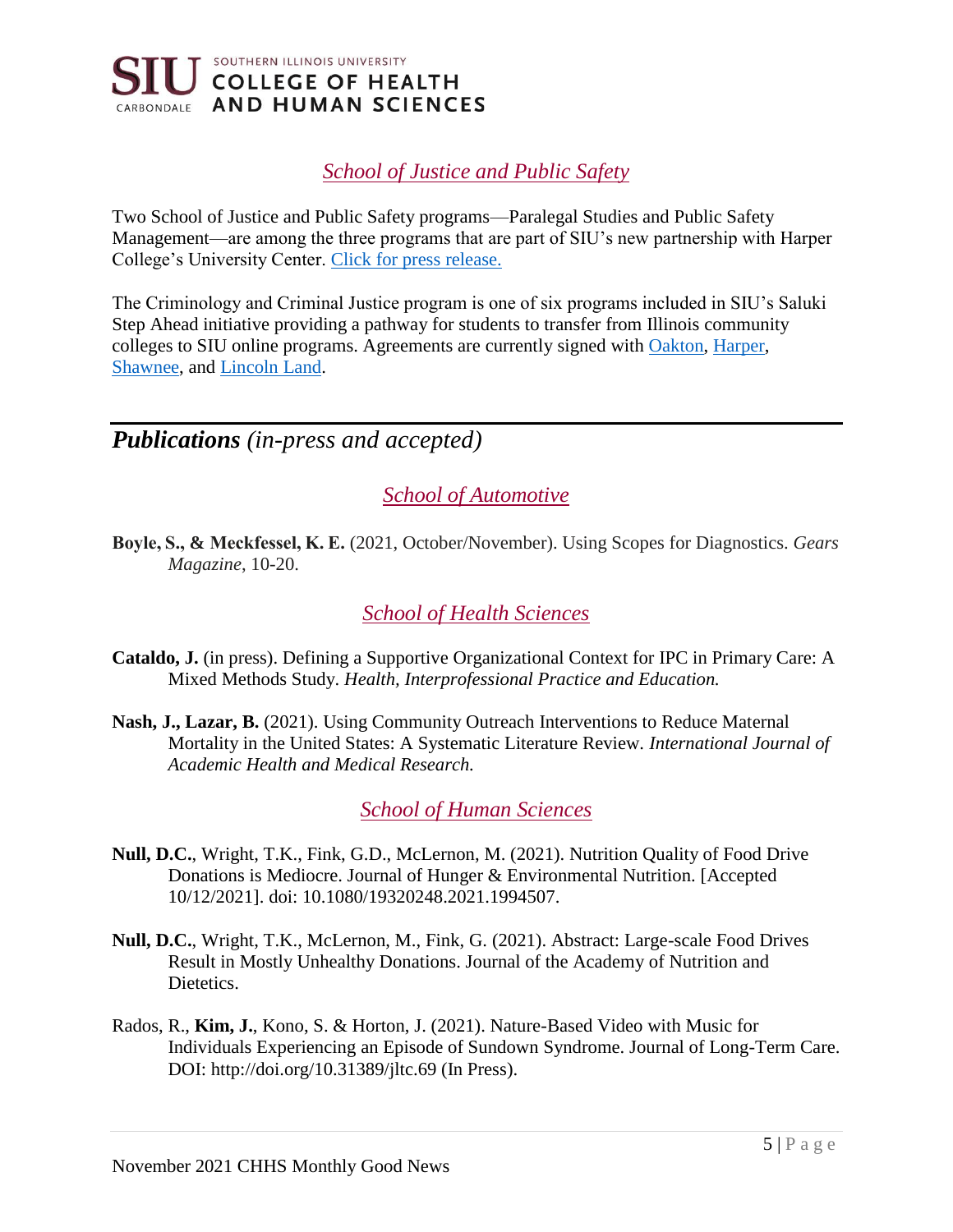

*School of Justice and Public Safety*

- Cash, R. E., Leggio, W. J., Powell, J. R., **McKenna, K. D.**, Rosenberger, P., Carhart, E., Kramer, A., March, J.A., Panchal, A. R. (2021). Emergency medical services education research priorities during COVID-19: A modified Delphi study. Journal of the American College of Emergency Physicians Open, 2(4), e12543. https://doi.org/10.1002/emp2.12543
- **Cho, S.**, & Kim, C. (2021). Children's behavior problems, caregivers' trauma history, and membership in latent physical abuse trajectory classes: An approach of latent class growth analysis to dating violence victimization. Child Abuse & Neglect, 122, 105355.
- **Hickert, A.**, Bushway, S. D., Harding, D. J., & Morenoff, J. D. (2021). Prior punishments and cumulative disadvantage: How supervision status impacts prison sentences. Criminology. https://doi.org/10.1111/1745-9125.12290
- **Kochel, T.R.**, & Skogan, W.G. (2021). Accountability and transparency as levers to promote public trust and police legitimacy: Findings from a natural experiment. Policing: An International Journal of Police Strategies and Management, 44 (6), 1046-1059.
- Roh, M., **Cho, S.**, Nolasco, C., Kim, J., Kim, J., & Gentle-Genitty, C. (accepted). The impact of life domains on delinquent behaviors in five Caribbean countries: A partial test of Agnew's general theory of crime and delinquency. Violence and Victims, 1-21.
- Rorie, M., Park, S., & **West, M. P.** (in press). Does structural choice theory predict immunity as well as victimization? A test using zero-inflated mixed-effect SEM analyses of adolescent victimizations in South Korea. International Review of Victimology.

#### *School of Psychological and Behavioral Sciences*

- **Baires, N. A.**, Catrone, R. G., & May, B. K. (2021). On the importance of listening and intercultural communication for actions against racism. Behavior Analysis in Practice. Advance online publication. [https://doi.org/10.1007/s40617-021-00629-w.](https://doi.org/10.1007/s40617-021-00629-w)
- Batastini, A. B., Miller, O. K., Horton, J., & **Morgan, R. D.** (in press). Availability of mental health services in restricted housing: Do we know what's going on behind the steel doors? *Psychological Services.*
- \*Karr, J. E., **Kibby, M. Y.**, \*Jagger-Rickels, A. C., & Garcia-Barrera, M. A. (2021). Sensitivity and specificity of an executive function screener at identifying children with ADHD and reading disability. Journal of Attention Disorders, 25, 134-140.